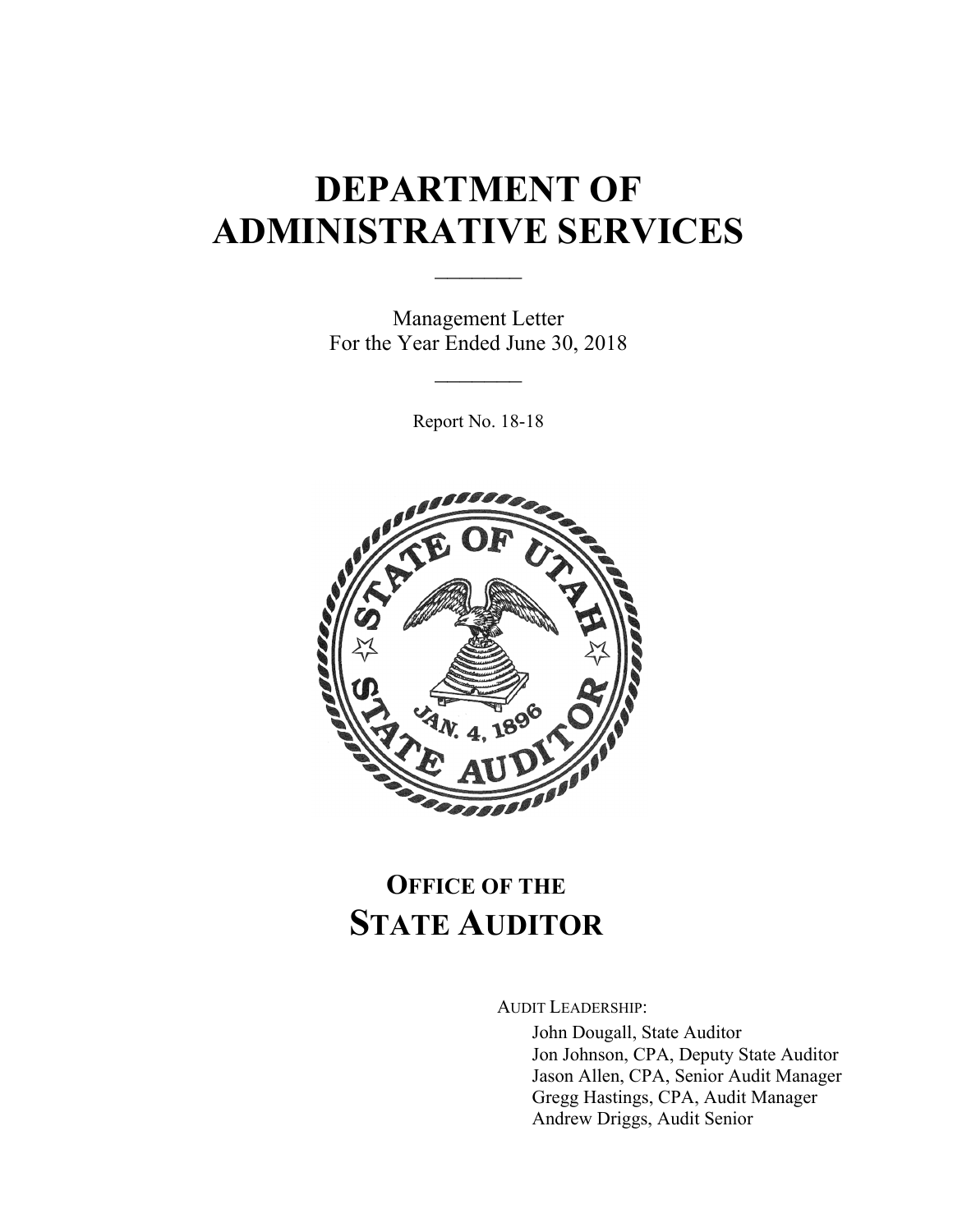**DEPARTMENT OF ADMINISTRATIVE SERVICES** 

FOR THE YEAR ENDED JUNE 30, 2018

#### TABLE OF CONTENTS

| Page |
|------|
|      |
|      |
|      |
|      |
|      |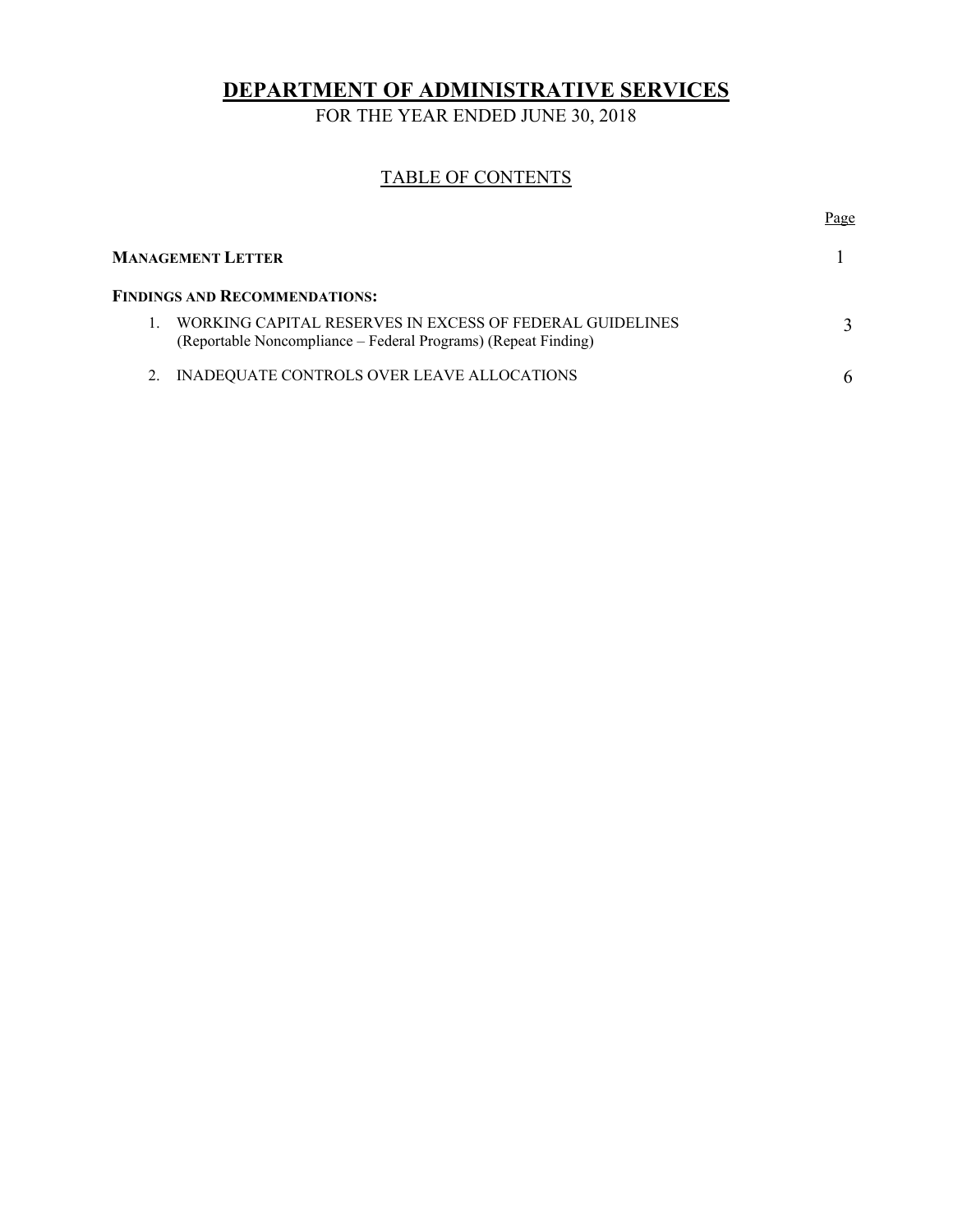

**OFFICE OF THE STATE AUDITOR**

## **MANAGEMENT LETTER NO. 18-18**

December 11, 2018

Tani Downing, Executive Director Department of Administrative Services 3120 State Office Building Salt Lake City, Utah 84114

Dear Ms. Downing:

This management letter is issued as a result of our audit of the basic financial statements of the State of Utah as of and for the year ended June 30, 2018 in accordance with auditing standards generally accepted in the United States of America and the standards applicable to financial audits contained in *Government Auditing Standards,* issued by the Comptroller General of the United States. Our report thereon, dated December 4, 2018, is issued under separate cover. This management letter is also issued as a result of the Department of Administrative Services' (Department's) portion of the statewide single audit for the year ended June 30, 2018. Our final report on compliance and internal control over compliance issued to meet the reporting requirements of Title 2 U.S. *Code of Federal Regulations* (CFR) Part 200, *Uniform Administrative Requirements, Cost Principles, and Audit Requirements for Federal Awards* (Uniform Guidance) is also issued under separate cover.

In planning and performing our audit of the financial statements of the State of Utah, we considered the Department's internal control over financial reporting as a basis for designing audit procedures that are appropriate in the circumstances for the purpose of expressing our opinions on the basic financial statements but not for the purpose of expressing an opinion on the effectiveness of the Department's internal control over financial reporting. Additionally, in planning and performing our statewide single audit procedures, we considered the Department's compliance with the relevant compliance requirements as described in the *OMB Compliance Supplement* for the year ended June 30, 2018. We also considered the Department's internal control over compliance with those requirements in order to determine the auditing procedures that were appropriate in the circumstances for the purpose of expressing opinions on major federal program compliance and to test and report on internal control over compliance in accordance with the Uniform Guidance, but not for the purpose of expressing an opinion on the effectiveness of internal control over compliance. Accordingly, we do not express an opinion on the effectiveness of the Department's internal control.

A *deficiency in internal control over financial reporting* or *compliance* exists when the design or operation of an internal control does not allow management or employees, in the normal course of performing their assigned functions, to prevent or to detect and correct on a timely basis financial statement misstatements or noncompliance with a type of compliance requirement of a federal program. A *material weakness in internal control over financial reporting* or *compliance* is a deficiency, or a combination of deficiencies, in internal control, such that there is a reasonable possibility that material financial statement misstatements or material noncompliance with a type of compliance requirement of a federal program will not be prevented, or detected and corrected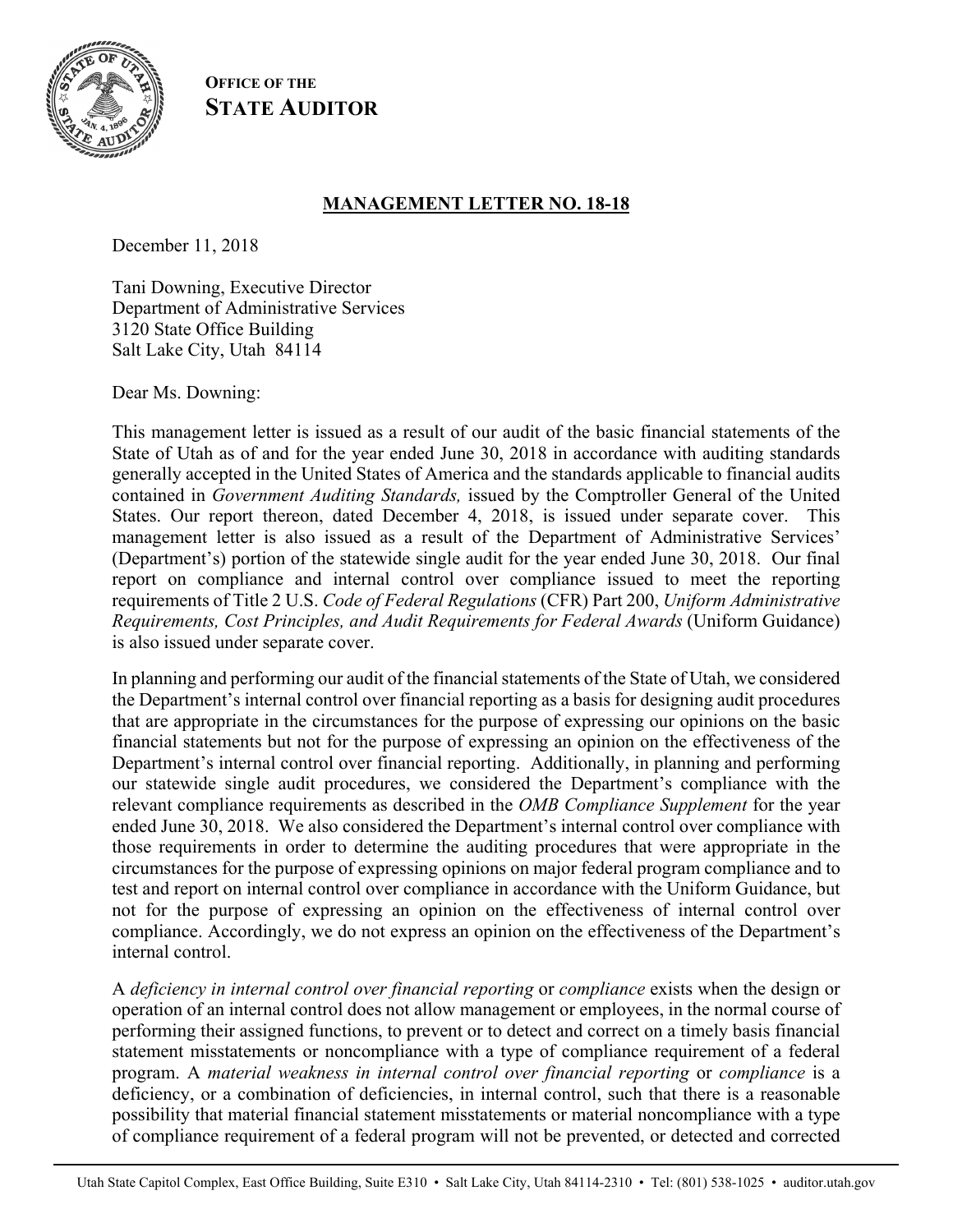on a timely basis. A *significant deficiency in internal control over financial reporting* or *compliance* is a deficiency, or a combination of deficiencies, in internal control that is less severe than a material weakness, yet important enough to merit attention by those charged with governance.

Our consideration of internal control was for the limited purposes described in the second paragraph and was not designed to identify all deficiencies in internal control that might be material weaknesses or significant deficiencies and therefore, material weaknesses or significant deficiencies may exist that were not identified. In addition, because of inherent limitations in internal control, including the possibility of management override of controls, misstatements due to error or fraud may occur and not be detected by such controls.

We did not identify any deficiencies in the Department's internal control that we consider to be material weaknesses.

We identified an instance of noncompliance which we are required to report under Uniform Guidance. This matter is described in the accompanying schedule of findings and recommendations as Finding Number 1.

During our audit, we also became aware of a deficiency in internal control that is reported as an opportunity for strengthening internal controls and operating efficiencies. This other finding is also included in the accompanying schedule of findings and recommendations as Finding Number 2.

The Department's written responses to and Corrective Action Plan for the findings identified in our audit were not subjected to the audit procedures applied in our audit and, accordingly, we express no opinion on them.

The purpose of this communication is solely to describe the scope of our testing of internal control over compliance and the results of that testing. Accordingly, this communication is not suitable for any other purpose.

We appreciate the courtesy and assistance extended to us by the personnel of the Department during the course of our audit, and we look forward to a continuing professional relationship. If you have any questions, please contact me.

Sincerely,

for (followson

Johnson, CPA Deputy State Auditor 801-538-1359 jonjohnson@utah.gov

cc: John Reidhead, Chief Financial Officer, State Division of Finance Ken Hansen, Deputy Director, State Division of Finance Janica Gines, Assistant State Comptroller, State Division of Finance Cory Weeks, Accounting Operations Manager, State Division of Finance Christopher Hughes, Director, Division of Purchasing and General Services Brian Nelson, Director, Risk Management Jeff Mottishaw, Director, Division of Fleet Operations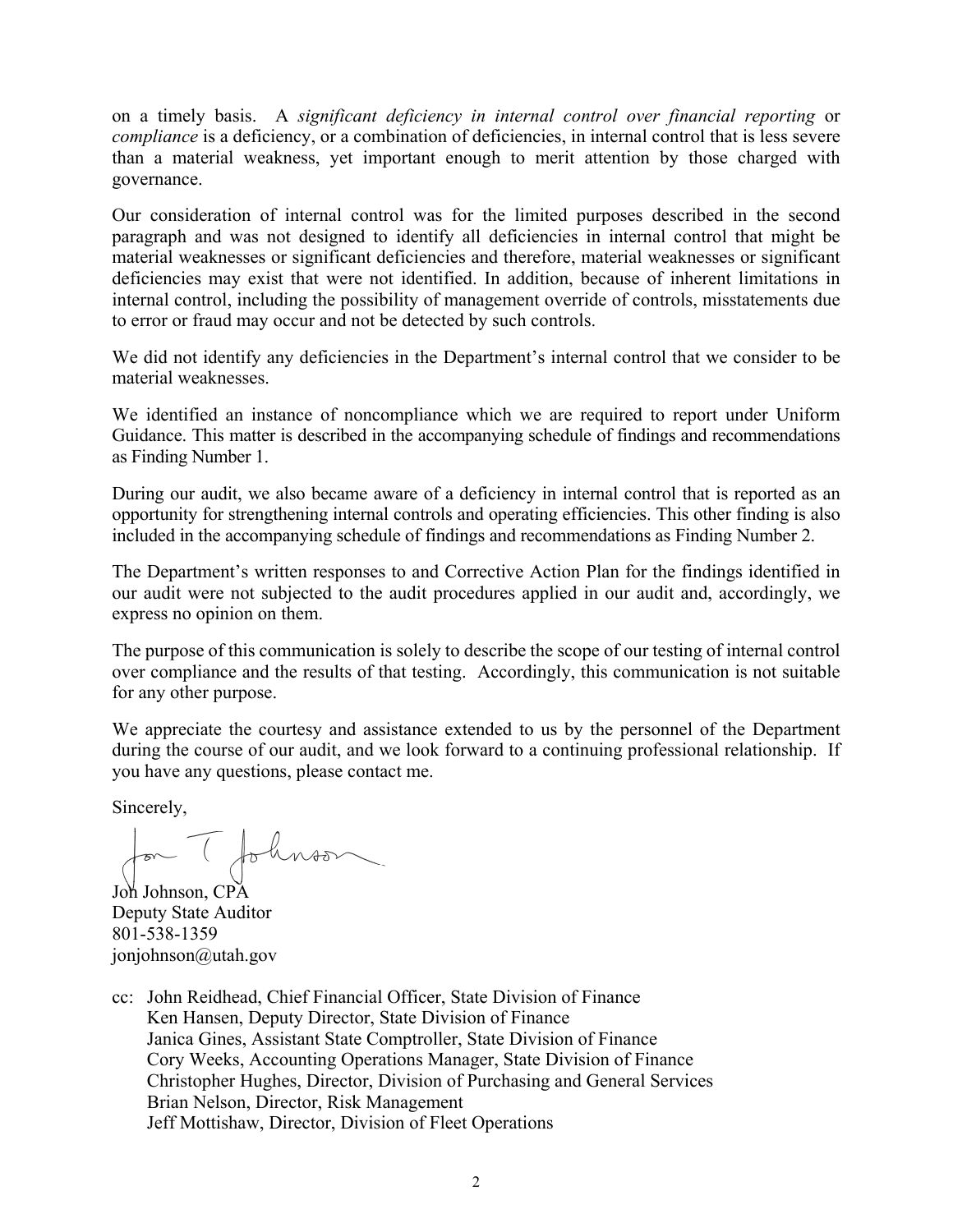#### **1. WORKING CAPITAL RESERVES IN EXCESS OF FEDERAL GUIDELINES**

Federal Agencies: **Various**  CFDA Numbers and Titles: **Various**  Federal Award Numbers: **Various**  Questioned Costs: **Undeterminable** Pass-through Entity: N/A Prior Year Single Audit Report Finding Numbers: **2017-021, 2016-037; 2015-048; 2014- 040; 2013-049; 12-51; 11-56** 

As of June 30, 2018, four funds within the Department of Administrative Services held working capital reserves in excess of federal guidelines as follows:

|                                                     | Excess     | Excess        |
|-----------------------------------------------------|------------|---------------|
|                                                     | # of Days  | Amount        |
| <b>Fund Description</b>                             | in Reserve | in Reserve    |
| <b>Division of Purchasing and General Services:</b> |            |               |
| <b>Cooperative Contract Management</b>              | 66         | \$<br>562,287 |
| <b>Print Services</b>                               | 98         | \$<br>414,770 |
| <b>State Surplus Property</b>                       | 64         | \$<br>112,079 |
| <b>Division of Finance:</b>                         |            |               |
| <b>Purchase Card Services</b>                       | 901        | \$<br>452,092 |
| <b>Division of Risk Management:</b>                 |            |               |
| <b>Workers Compensation Fund</b>                    | 146        | \$2,804,076   |
| Property Liability Self-Insurance Fund              | 92         | \$3,411,257   |
| <b>Division of Fleet Operations:</b>                |            |               |
| Motor Pool                                          | 131        | \$6,390,348   |
| <b>Travel Office</b>                                | 25         | \$<br>36,380  |

2 CFR part 200, Appendix V, paragraph G.2, generally allows a working capital reserve as part of retained earnings of up to 60 days cash expenses for normal operating purposes in each internal service fund. It is inherently difficult to accurately estimate expenses and their effect on working capital reserves when setting rates. Excess reserves could result in a federal liability since federal programs share an interest in the reserves.

#### **Recommendation:**

**Depending on the business requirements, we recommend that the Department of Administrative Services reduce excess working capital reserves within each of the respective funds or obtain a waiver from the federal cost negotiator allowing for an increase in the number of days of working capital allowed to comply with federal guidelines.**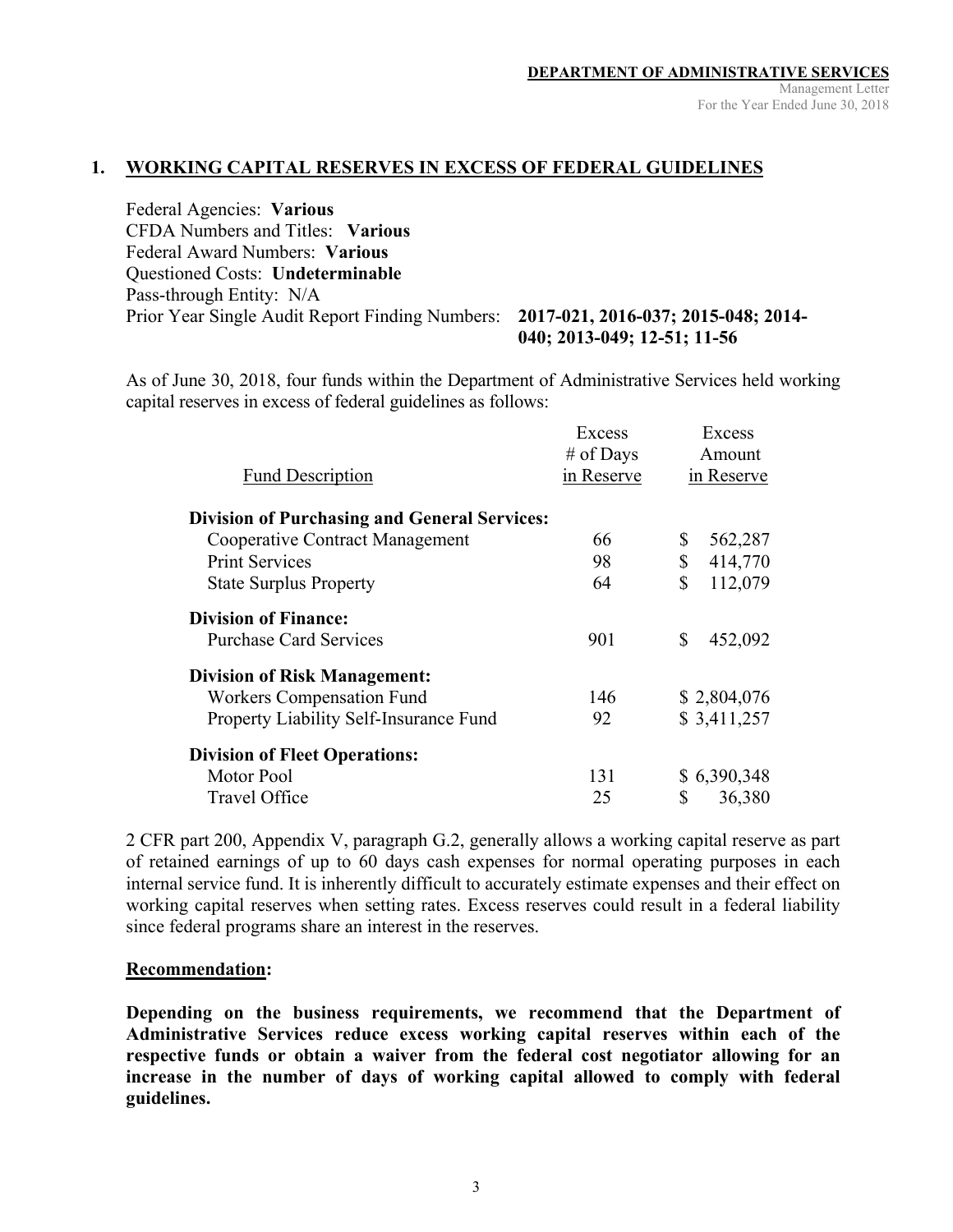#### *Department of Administrative Services' Response:*

*We concur. We have developed corrective action plans and are working with the U.S. Department of Health and Human Services, Program Support Center, Cost Allocation Services in resolving these excess reserves.* 

#### *Corrective Action Plans:*

#### **Division of Purchasing and General Services**

*Cooperative Contract Management—The Division of Purchasing and General Services (Division) is allowed under law to collect up to a 1.0% administrative fee on each cooperative contract. The Division of Purchasing has been decreasing its administrative fees each time a contract expires and is rebid. Currently, the average administrative fee is 0.38%. This, however, is a slow process since contracts only expire and are rebid every five years and the Division has nearly 1,000 state cooperative contracts. The Division has also experienced an increase in the usage of its state cooperative contracts by public entities each year over the past seven years. With this increase in the usage of state cooperative contracts has come a corresponding increase in the collection of administrative fees. If the adjustment of fees had simply involved decreasing the fees on a fixed usage of the contracts, the Division would have been able to reduce their retained earnings much sooner. The Division will continue to review and decrease the administrative fees on each of its state cooperative contracts as each contract expires and is rebid. In addition, the Division has also invested in a new contract usage system and analytics tool. This new system will help improve the management of its cooperative contracts and will assist the Division in anticipating usage and decreasing the administrative fee of appropriate contracts.* 

*Print Services—State Print Services charges an administrative rate for each impression on its leased copiers. Over the past several years, more agencies have started to use the services provided by Print Services and the administrative rate from Print Services has exceeded the annual expenses. Print Services is currently reviewing the administrative fees associated with its program to determine if they can be lowered.* 

*State Surplus Property—State Surplus Property will be relocating in 2021 when the Utah State Prison is relocated. As part of this relocation, State Surplus Property will need to invest in a new building. State Surplus Property will use the excess funds to invest in a new building.* 

*Contact Person: Christopher Hughes Anticipated Correction Dates: Cooperative Contract Management, June 30, 2020; Print Services, June 30, 2020; and State Surplus Property, June 30, 2021.*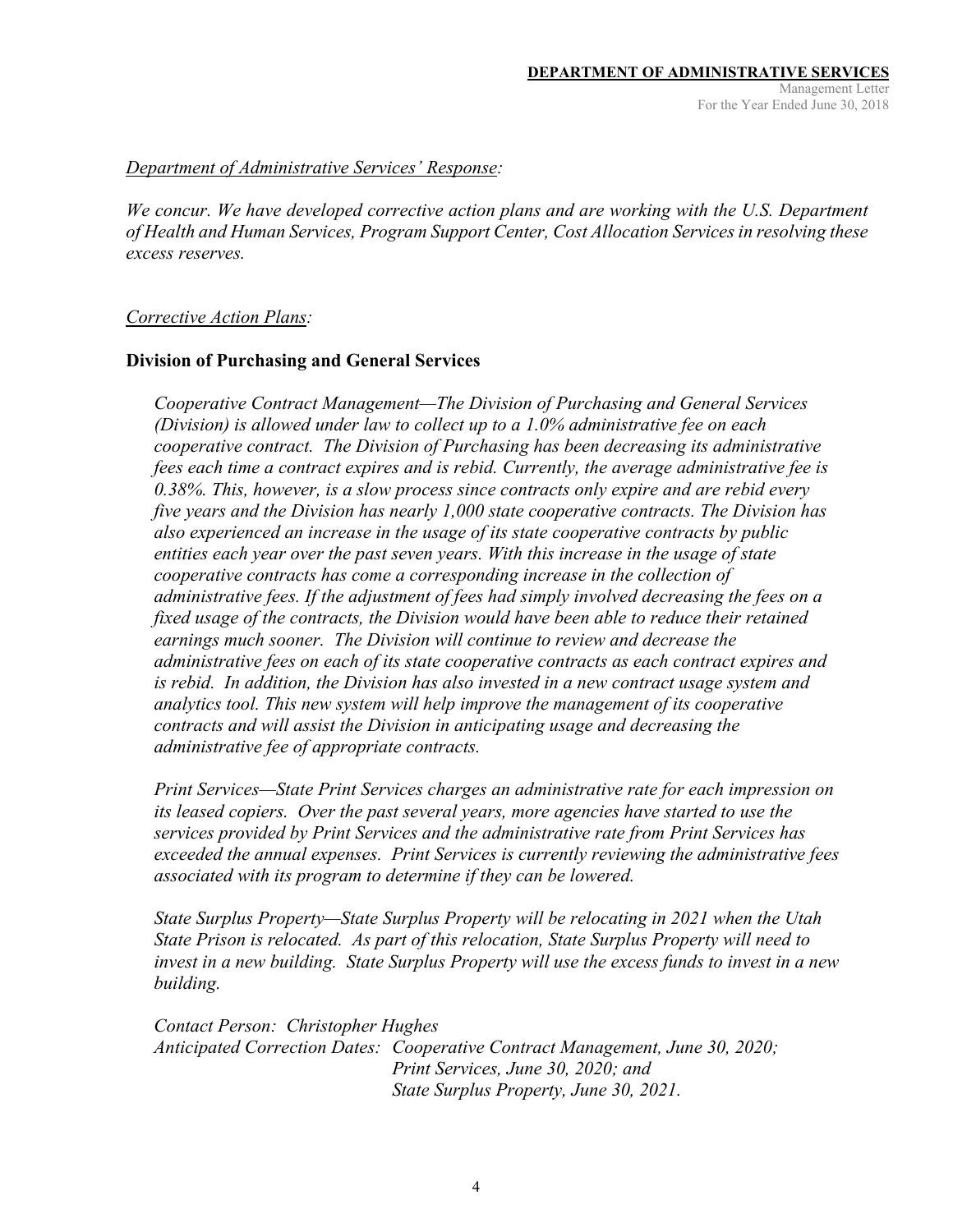#### **Division of Finance**

*Excess Purchasing Card Services working capital reserves were rebated to participating state agencies and other governmental customers in August 2018. The federal portion of the rebates was remitted to the Federal Cost Allocation Services in October 2018. The disbursements from the rebates and federal portion combined totaled \$456,086, which lowered the working capital reserves for Purchasing Card Services below the 60-day federal limit.* 

*Contact Person: Cory Weeks, Accounting Operations Manager, 801-538-3100 Anticipated Correction Date: October 15, 2018* 

#### **Division of Risk Management**

*Workers Compensation Fund—The Division of Risk Management (Division) submitted to Cost Allocation Services (CAS) in July 2018 a calculation of the federal portion to refund for the \$2.5 million appropriation transferred out of this fund in fiscal year 2018. CAS is still in the process of reviewing this proposed federal refund. The Division has asked for legislative approval for another \$3 million appropriation transfer out of this fund for fiscal year 2019. The calculation of the federal refund amount for this additional transfer out will be submitted to CAS when this transfer is completed. The Division has also requested a rate decrease beginning in fiscal year 2020.* 

*Property Liability Self Insurance Fund—The Division has used a lower property rate than the actuary recommended for Fiscal years 2019 and 2020 to reduce retained earnings. The Division will watch results and request rates for fiscal year 2021 appropriate to keep retained earnings within (the 60-day) Federal Guidelines.* 

*The Division plans on requesting legislative approval for a \$3.0 million appropriation transfer out of this fund for fiscal year 2020. The calculation of the federal refund amount for this transfer out will be submitted to CAS when this transfer is completed.* 

*Contact Person: Brian Nelson, Director, 801-538-9576 Anticipated Correction Date: June 30, 2020* 

#### **Division of Fleet Operations**

*Motor Pool—The excess of Retained Earnings is a direct result of our efforts to pay down the Debt to the General Fund, which was a directive from our Department and Legislative Subcommittee. The debt reduced from \$41.6 million in 2014 to \$21.6 million in 2018, while simultaneously reducing our rates to our customers. As previously agreed with Cost Allocation Services (CAS), the Division of Fleet Operations (Division) plans on refunding during fiscal year 2019 the federal portion of the Motor Pool ISF excess reserve balance as of June 30, 2018. The Division has also decreased the Motor Pool ISF rates for fiscal year 2019 and has proposed for legislative approval another decrease for fiscal year 2020. It is*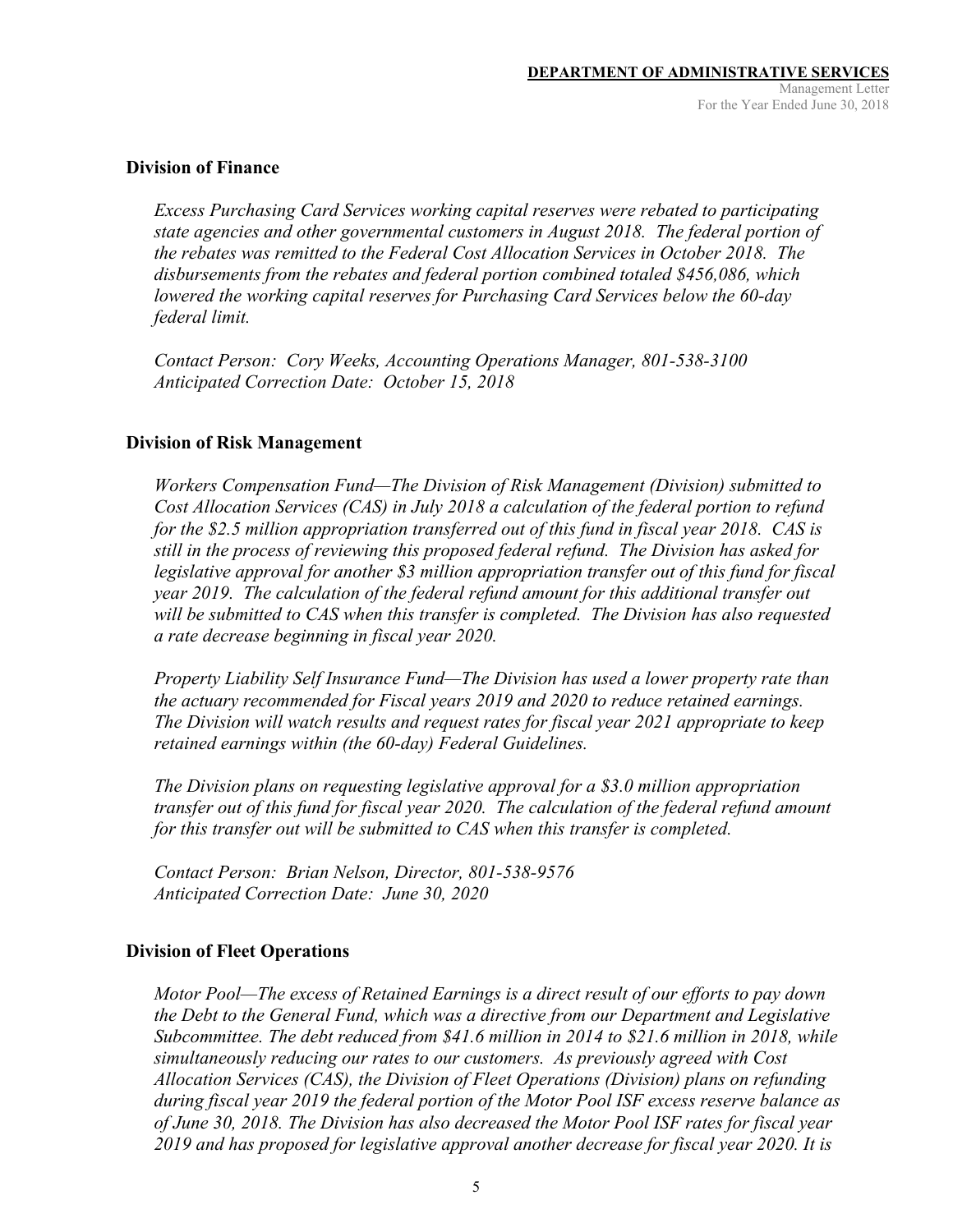*also continuing work on the fleet management software and reporting platform upgrades, and the installation of several thousand vehicle telematics units. All of these purchases will increase the Motor Pool ISF's data processing, current, and depreciation expenses, and will help to reduce the fund's future net income, and retained earnings.* 

*Travel Office—The small excess working capital balance in the Travel Office ISF was caused by a one-time six-month overlap in program rebate processes. The Division expects this excess balance to be eliminated by June 30, 2020. If any remaining excess reserve balance remains at that time, the Division plans on refunding the federal portion of any remaining excess balance during fiscal year 2021.* 

*Contact Person: Jeff Mottishaw, Director, 801-538-3601 Anticipated Correction Date: Motor Pool, June 30, 2019; Travel Office, June 30, 2020* 

### **2. INADEQUATE CONTROLS OVER LEAVE ALLOCATIONS**

During the past five years, the Office of the State Auditor has issued five findings to four different State departments/agencies related to inequitable or erroneous leave allocations. The 2015 audit also included leave allocation issues as a significant deficiency in the statewide *Government Auditing Standards* report on internal control over financial reporting. During the 2018 audit, we have issued three new findings to three new departments/agencies (Departments of Natural Resources, Department of Agriculture and Food, and the Commission on Criminal and Juvenile Justice) related to inappropriate leave allocations. Based on past experience, we believe this issue likely exists at other agencies or offices throughout the state. We are also concerned with the lack of a coordinated effort to resolve this ongoing concern.

These errors are typically related to situations where employees worked on multiple federal- or state-funded activities and the hours charged for leave taken (e.g. annual leave, sick leave, holidays, etc.) were not equitably or accurately allocated between the activities.

The lack of appropriate leave allocations has occurred for various reasons, including:

- The State payroll system, managed by the Department of Administrative Services' Division of Finance (Division of Finance), charges leave taken to predetermined account coding;
- Some departments were not aware that leave charges to predetermined account coding may require subsequent reviews and allocations;
- Some departments may have been aware of the need for these allocations but have chosen to charge the leave solely to State funding sources; and
- Other departments were aware of the potential need for these allocations but incorrectly calculated the allocations.

Even though most departments have become aware of these issues and have developed methods to review and allocate the leave charges when necessary, we believe that some of these methods may be cumbersome and overly time consuming. We feel that the State has not provided sufficient systems, methods, or guidance to adequately and efficiently address the leave